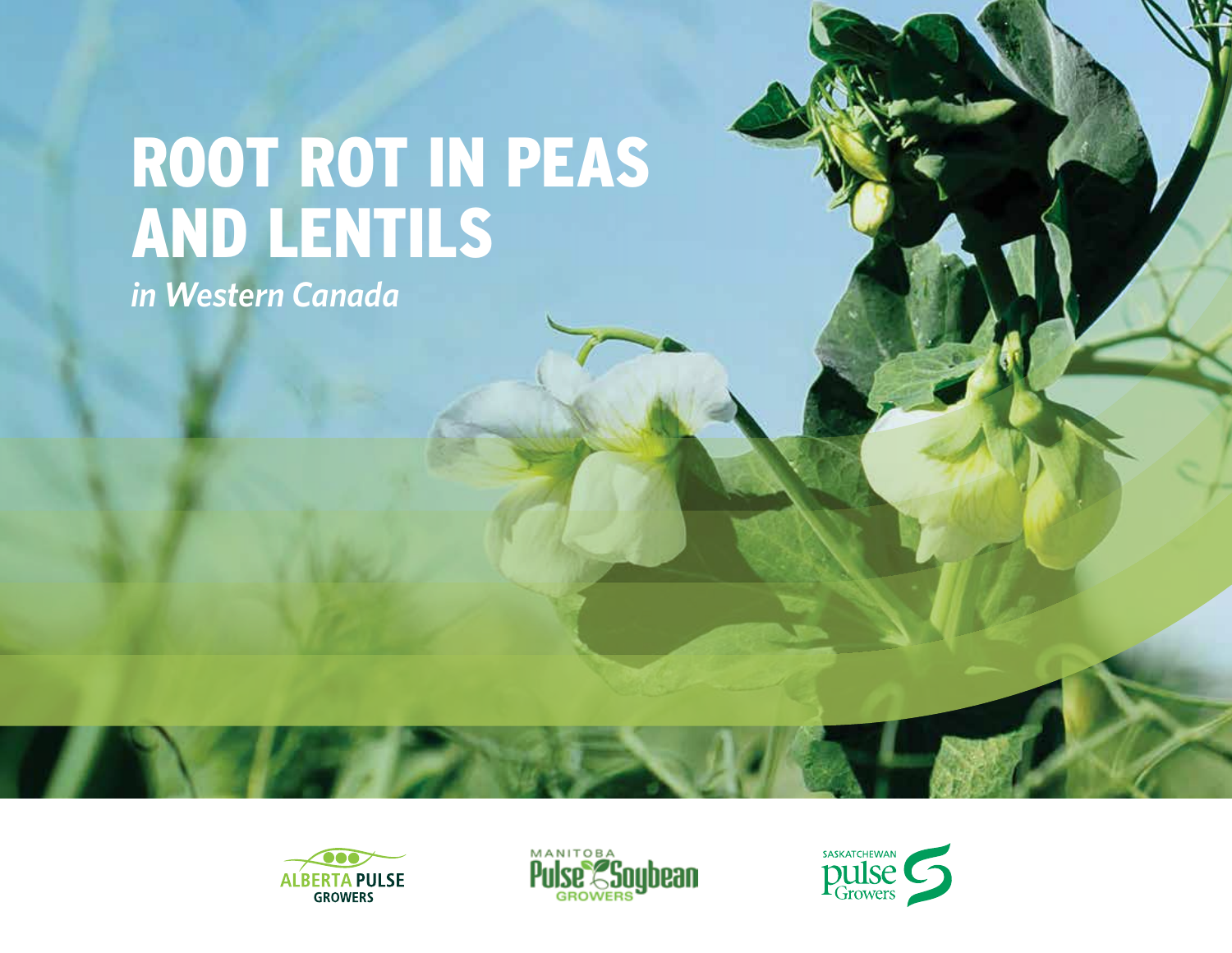Root rot in peas and lentils is caused by a complex of diseases that affect the belowground portion of the developing plant, leading to poor performing pulse crops. The organisms that cause the disease are seed or soil-borne and can infect the plant at any stage. Unfortunately once root rot has set in, there is nothing that can be done. Understanding the disease, identifying the risks for root rot infection, and thorough planning for prevention are the only current options.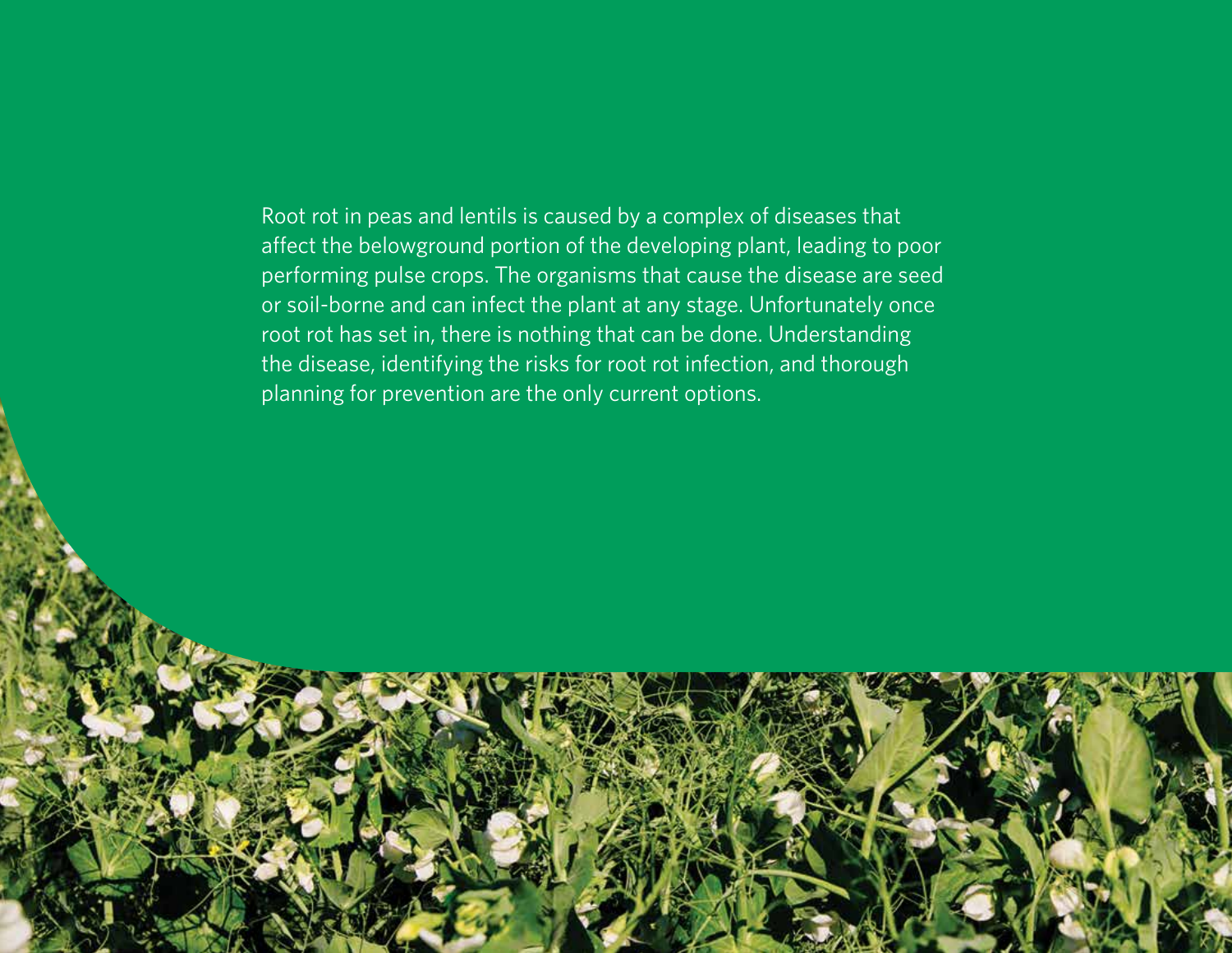# TABLE OF CONTENTS

| 2016 Root Rot Survey Results 2 |
|--------------------------------|
|                                |
|                                |
|                                |
|                                |
|                                |
|                                |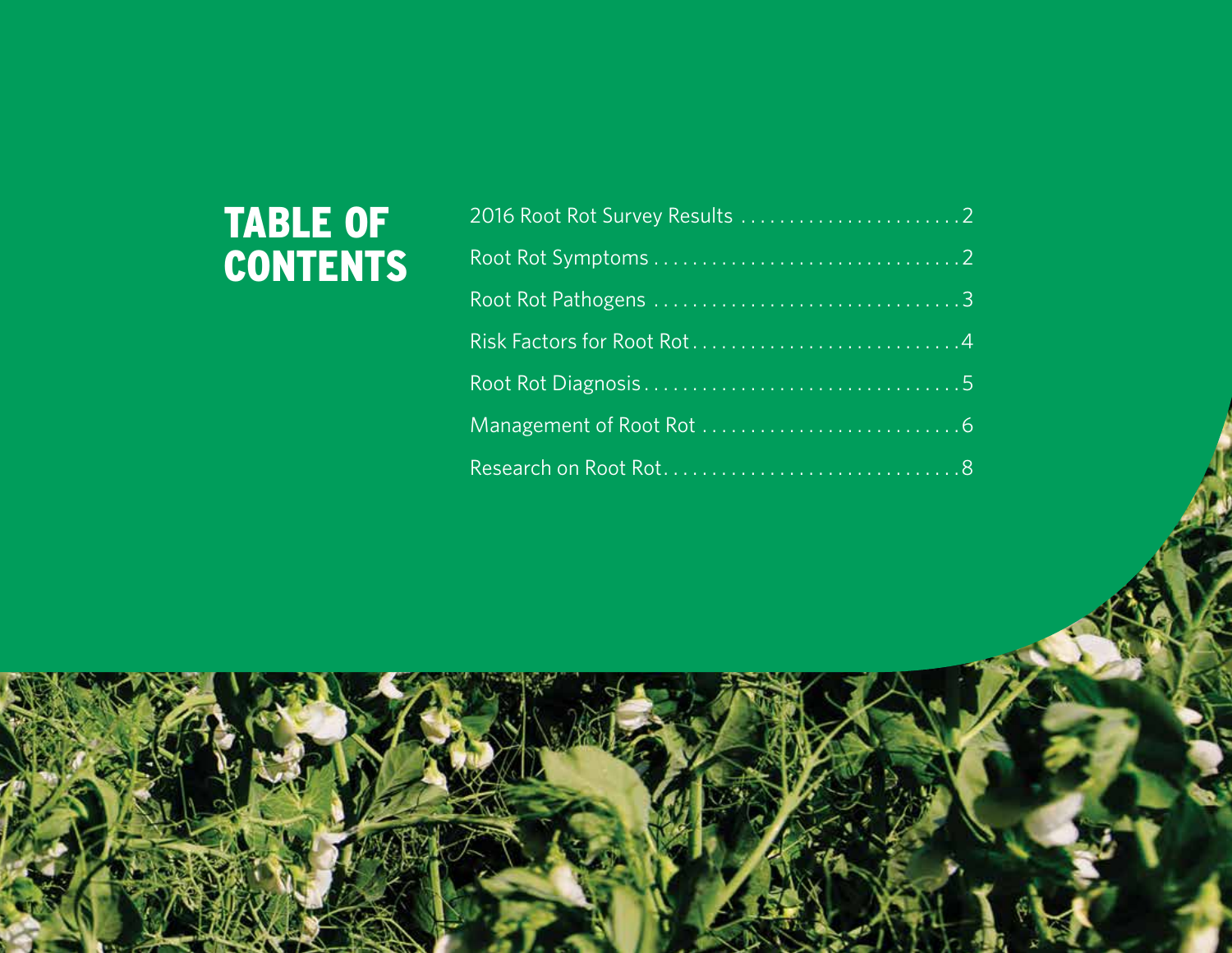# 2016 ROOT ROT SURVEY RESULTS

*Researchers in Alberta, Manitoba, and Saskatchewan have been conducting surveys to assess presence of root rot and levels of severity.*

| Location     | Crop    | Number of<br>Fields Tested <sup>1</sup> | Aphanomyces<br>euteiches <sup>2</sup> | Pythium<br>ultimum | Pythium<br>irregulare | <b>Fusarium</b><br>avenaceum | <b>Fusarium</b><br>solani | Fusarium<br>redolens | Fusarium<br>culmorum | Fusarium<br>graminearum |
|--------------|---------|-----------------------------------------|---------------------------------------|--------------------|-----------------------|------------------------------|---------------------------|----------------------|----------------------|-------------------------|
| Alberta      | Peas    | 62                                      | 61                                    | 18                 | 41                    | 88                           | 82                        | 82                   | 23                   |                         |
|              | Lentils | 21                                      | 29                                    | 30                 | 65                    | 91                           | 74                        | 87                   | 39                   | 13                      |
| Saskatchewan | Peas    | 66                                      | 44                                    | 33                 | 41                    | 97                           | 94                        | 91                   | 38                   | 27                      |
|              | Lentils | 62                                      | 32                                    | 33                 | 57                    | 95                           | 70                        | 87                   | 43                   | 22                      |
| Manitoba     | Peas    | 26                                      | 58                                    | 28                 | 20                    | 100                          | 88                        | 96                   |                      | ∸                       |

#### **Percentage of Fields Testing Positive for Specific Root Rot Pathogens in 2016 Using DNA Testing**

*1 Only fields that showed a disease severity > 3 in the surveys were tested for pathogen composition.*

<sup>2</sup> These tests are being repeated, results only show fields that had a strong positive reaction to Aphanomyces euteiches. Number may be higher when considering fields with lower inoculum levels that gave a weak *positive result.*

*Source: Syama Chatterton, Agriculture and Agri-Food Canada*

# ROOT ROT SYMPTOMS

- Poor emergence, stunting, yellowing of leaf tissue, a less well-developed root system, decay, and brown discolouration of roots.
- Nodules are often reduced in size and number, are pale in colour, or have not developed.
- Typically occur in patches and may expand if conditions are favourable for the pathogens over several growing seasons. Symptoms are often associated with areas of flooding or waterlogging.
- Difficult to identify root pathogens once plants are heavily damaged or dead, due to the presence of other organisms that feed on decaying tissue.
- Pathogens associated with root rot often appear as a complex, where more than one pathogen is present, making identification of the primary causal agent difficult.



*Browning of belowground portion of pea plants Source: Agriculture and Agri-Food Canada*



*Peas damaged by Aphanomyces Source: Saskatchewan Pulse Growers*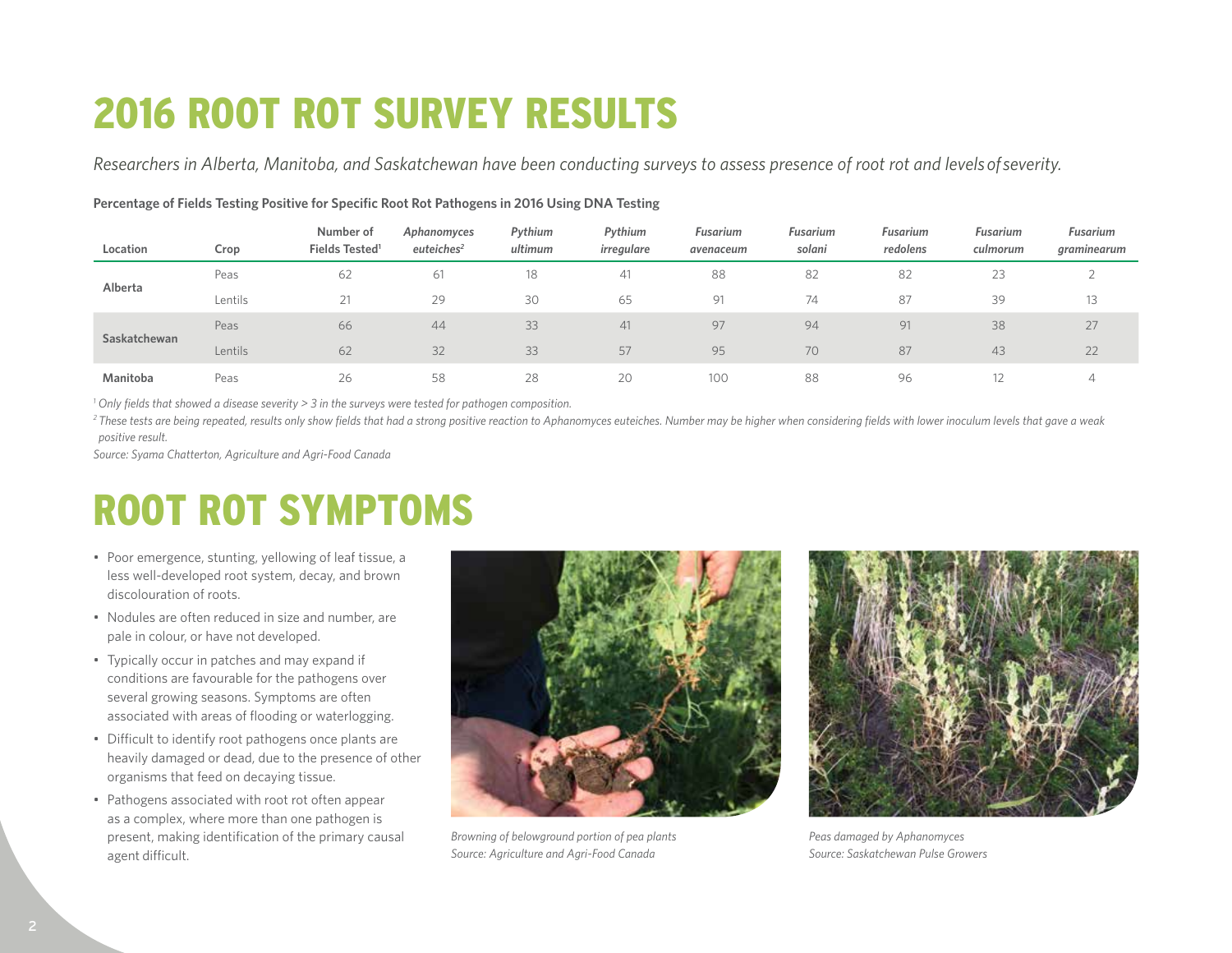# ROOT ROT PATHOGENS

*Various fungal and fungus-like organisms make up the complex that contributes to root rot. Other factors can also contribute to root rots, including abiotic conditions such as flooding and soil oxygen depletion which can result in root cell death. Abiotic factors can produce symptoms that are similar to root rots, as well as facilitate infection by root rot pathogens.*

### *Fusarium* Root Rot

*Fusarium* species isolated from pulses in the Prairies include *F. avenaceum, F. solani, F. redolens, F. oxysporum, F. graminearum, F. equiseti, F. culmorum,* and *F. poae.* These pathogens are also able to infect cereals and other rotational crops.



*Red discolouration from Fusarium root rot Source: Alberta Agriculture and Forestry*



*Blackened roots as a result of Fusarium root rot Source: Saskatchewan Ministry of Agriculture*

### *Aphanomyces* and *Pythium* Root Rots

*Pythium* and *Aphanomyces* are organisms that belong to a group of fungus-like root pathogens commonly referred to as "water moulds." As the name indicates, they are particularly adapted to wet, waterlogged soils. *Pythium*  can be controlled with certain seed treatments, and there is one seed treatment registered for early-season suppression of *Aphanomyces* (Intego™ Solo, currently only registered for use on lentils). Because *Aphanomyces* can infect at any time in the growing season and spores can persist for many years in the soil, *Aphanomyces* is the most difficult to manage, and therefore the most serious pathogen among the root rot pathogens.



*Caramel coloured roots are a key symptom of Aphanomyces root rot L: diseased plants, R: healthy plants Source: Crop Development Centre*



*L: Seedlings grown in normally watered field soil. The two plants on the left do not have Aphanomyces present. The two plants on the right do have Aphanomyces present*

*R: Seedlings grown in field soil where Aphanomyces is present. The two left plants were in normally watered soil. The two plants on the right were in flooded soil. Even when watered normally, Aphanomyces was able to cause disease in peas, but symptoms were more severe when the soil was flooded Source: Crop Development Centre*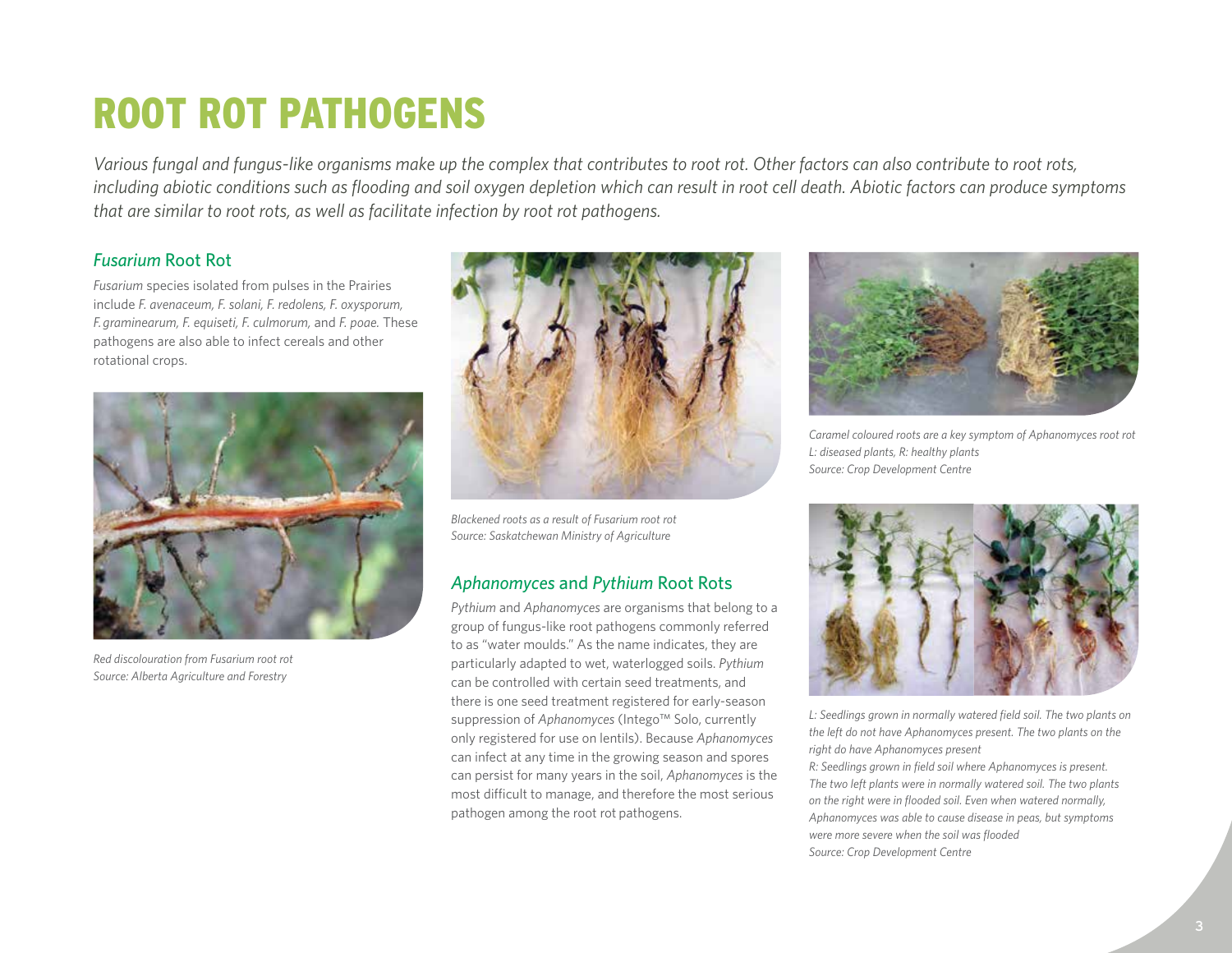# RISK FACTORS FOR ROOT ROT

*Stress factors that delay germination and slow emergence and growth of plants contribute to an increased risk of root rot infection.*

| <b>STRESS FACTORS</b>                        | WHY?                                                                                                                   |
|----------------------------------------------|------------------------------------------------------------------------------------------------------------------------|
| <b>Wet Conditions</b>                        | Wet feet stress plants and reduce rhizobial activity. Some root rot organisms need water to germinate and infect roots |
| <b>Cool Temperatures Early in the Season</b> | Slows plant growth and slows nitrogen availability from organic matter                                                 |
| <b>Shortened Rotations</b>                   | Favours pathogen multiplication in soil                                                                                |
| <b>Heavy Textured Soils</b>                  | More prone to waterlogging and compaction                                                                              |
| Soil Compaction                              | Root growth impeded, reduced aeration, and poor water drainage                                                         |
| <b>Nutrient Deficiency</b>                   | Slows seedling growth and weakens plant                                                                                |

## Key Facts

- Plant roots and nitrogen fixing bacteria need oxygen. When the soil is saturated, roots function poorly, and Rhizobia activity is reduced, resulting in yellow growth.
- Cool conditions slow seedling metabolism and root growth. This also slows mineralization of nitrogen from organic matter.
- Plants that are stressed or have low vigour are more susceptible to seedling diseases.
- Seed treatments are ineffective past the seedling stage and foliar fungicides will not work on root diseases.
- Root rots tend to be more severe under waterlogged conditions. However, root rots can occur even under ideal or drier moisture conditions.
- Crops can also appear yellow and stunted due to wet feet regardless of pathogen pressure.

### Heavy Disease Pressure

When a pathogen is able to build up in the soil due to conditions favourable for its development in consecutive seasons (such as waterlogging and tight rotations), the pathogen may continue to cause issues even when conditions return to "normal" or ideal for crop production.

# More than One Susceptible Crop

The root rot pathogen can infect various crops in the rotation, or survive as a saprophyte (feeding on dead plant material) until the next susceptible crop is grown, and/or conditions are favourable for disease.



*Root rot identified in left field in 2014. Field on the left had peas in 2010. The field on the right had canola in 2010, with no peas for previous eight years Source: Saskatchewan Pulse Growers*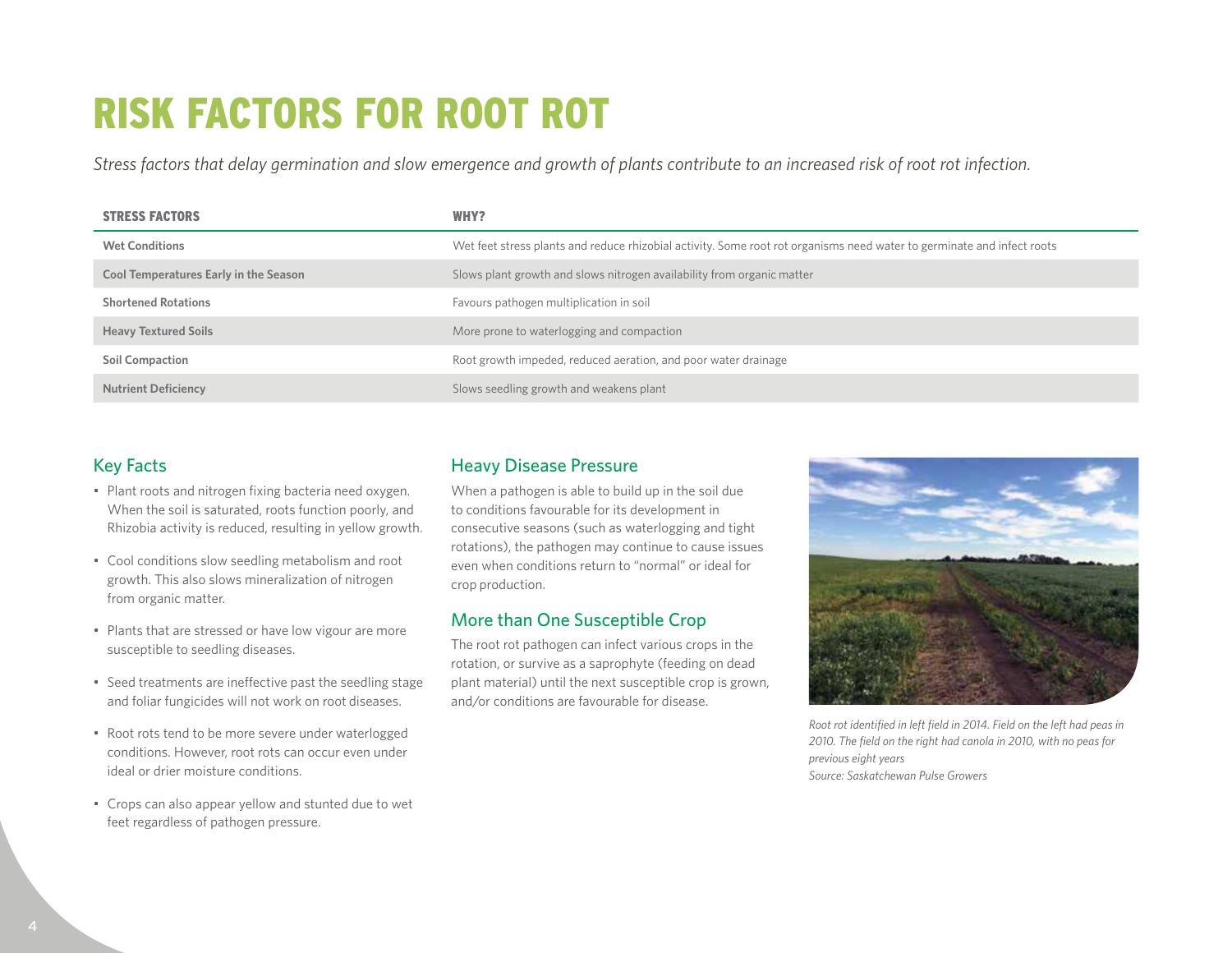# ROOT ROT DIAGNOSIS

*An accurate diagnosis of root rot aids future crop management decisions. Results may reveal trends among varieties, crop rotations, and management practices that affect the soil or other inputs and stresses.*

### Send Samples to a Lab

Diagnostic laboratories are able to examine freshly infected roots for spores, plate samples for fungal identification, or confirm disease using DNA testing. The following labs offer analysis for root rot pathogens:

**BDS Laboratoires – Qu'Appelle, SK** 306-699-2679 bdslabs.com

**BioVision Seed Labs – Sherwood Park, AB\*** 1-800-952-5407 biovision.ca

**Discovery Seed Labs Ltd. – Saskatoon, SK\*** 306-249-4484 seedtesting.com

**20/20 Seed Labs Inc. – Nisku, AB & Winnipeg, MB\*** 1-877-420-2099 2020seedlabs.ca

Individual labs may differ in testing methods and sample requirements. Please check with the lab prior to sending samples.

*\*Lab offers DNA test for Aphanomyces*

# Information to Gather for Diagnosis and Discussions

| <b>Field History</b>              | Crop rotation, last year in pulses                                                                                                                                                                                                                                                         |
|-----------------------------------|--------------------------------------------------------------------------------------------------------------------------------------------------------------------------------------------------------------------------------------------------------------------------------------------|
| <b>Herbicide History</b>          | Herbicides used throughout the year and past history                                                                                                                                                                                                                                       |
| Environment                       | Moisture situation leading up to the problem including previous year(s)                                                                                                                                                                                                                    |
| <b>Soil Information</b>           | Texture, organic matter, pH, signs of compaction, flooding, or water runs                                                                                                                                                                                                                  |
| <b>Seeding Information</b>        | Variety, seeding date, seeding depth, seed treatments, inoculant, fertilizer amount, and<br>placement as applicable                                                                                                                                                                        |
| <b>Field Information and Maps</b> | Legal land location, map of good and bad areas, notes on topography, and patterns in the field<br>where symptoms are present and not present. Mark waterways, side hill seeps, heavier soil, etc.                                                                                          |
| <b>Patterns in Field</b>          | Note any patterns that may be visible. Patterns may relate to equipment such as misses, overlap<br>areas, swath and chaff rows from harvest, and compacted areas. Note seeding and sprayer<br>direction. Patterns may also relate to other factors such as field edges (see picture below) |
| <b>Photo and Samples</b>          | Good photos are critical. Aerial photos are great for identifying patterns. Collect plant and soil<br>samples from both good and bad areas for analysis                                                                                                                                    |



*Better peas along field edge where grass helps reduce excess water Source: Saskatchewan Pulse Growers*



*Aerial shows entire pea field in Alberta affected by root rot Source: Alberta Pulse Growers*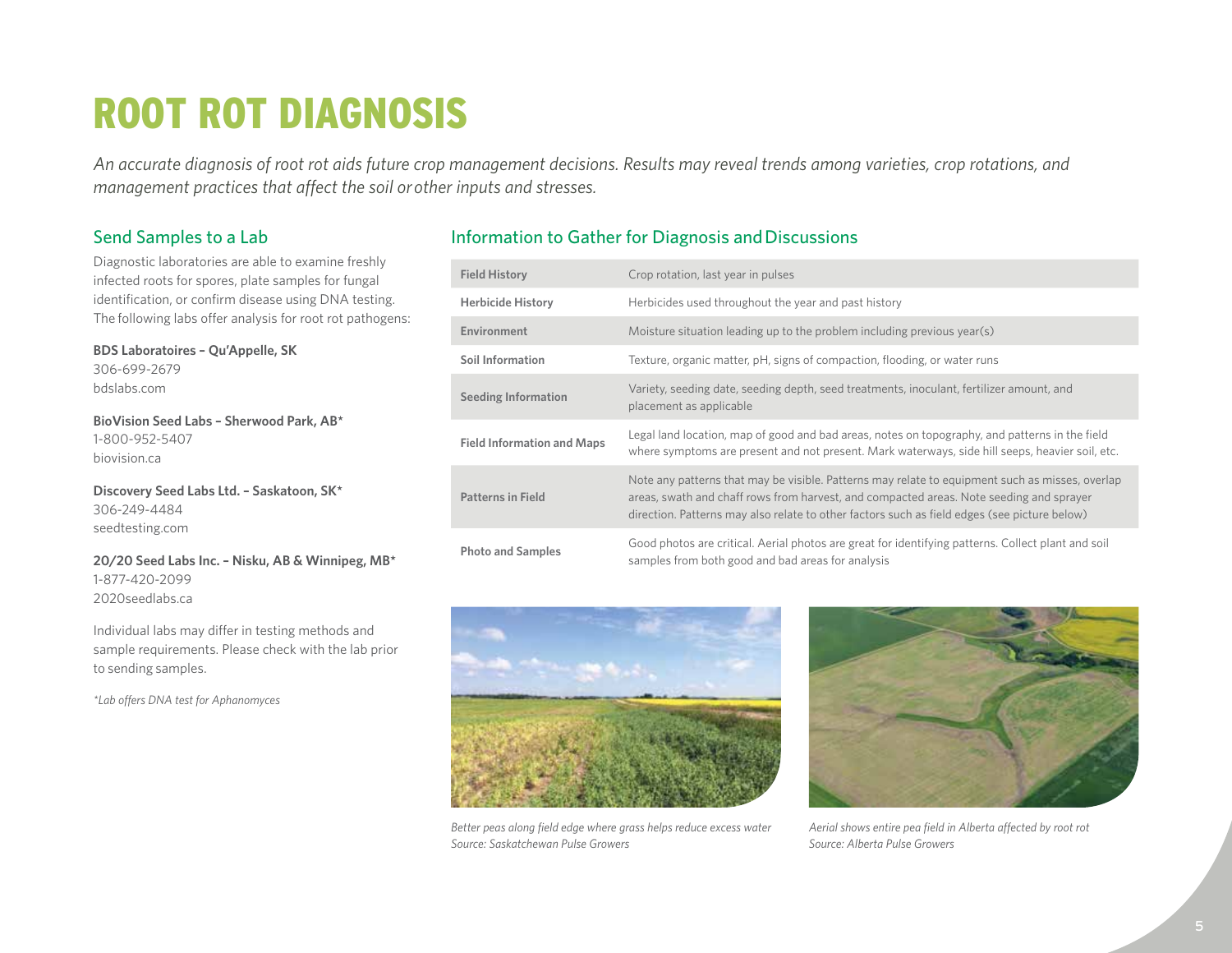# MANAGEMENT OF ROOT ROT

*Following best management practices can help get crops off to a good start, ensuring they are better able to handle stress and tolerate disease pressure. The two most critical factors to disease development are environment (moisture) and presence of pathogen (rotation). Field choice is key but other factors may play a role.*

In the case of *Aphanomyces,* it is important not to grow a susceptible host for a **minimum** of six years. *Aphanomyces* can infect peas, lentils, alfalfa, dry beans, and possibly some of the native weedy legume species. Faba bean and chickpea varieties with partial resistance can be used to maintain pulse crops in rotation. Soybeans are another option for a nitrogen fixing crop that is resistant to *Aphanomyces.*

Peas and lentils fix their own nitrogen but until the nodules form, the crop relies on soil nitrogen. Starter nitrogen is not usually recommended with peas and lentils, as extra nitrogen can delay nodulation and maturity. However, under conditions where soils are low in nitrogen (less than 15 lb/acre in the top 12 inches) at the start of the season, an application of 10-20 lbs of nitrogen may be beneficial. As a rule of thumb, if soil tests indicate more than 20 lbs/acre of nitrate nitrogen, then no additional nitrogen is needed. If below 15 lb/acre, then consider starter nitrogen.

Phosphorous is important for good root development and to support the nitrogen fixation process. Good phosphorus levels are important for early growth, especially under cool conditions associated with early seeding. Maximum safe rates of seed placed phosphorus are 20-25 lbs/acre for lentils and 15-20 lbs/acre for peas based on narrow opener (15 per cent seedbed utilization), and good moisture conditions. If higher phosphorus rates are required, banding fertilizer away from the seed is the best strategy.

| <b>CHOICES</b>                       | <b>OPTIONS FOR REDUCING RISK OF ROOT ROTS</b>                                                                                                                                                                                                                                                                                 |
|--------------------------------------|-------------------------------------------------------------------------------------------------------------------------------------------------------------------------------------------------------------------------------------------------------------------------------------------------------------------------------|
| <b>Field Choice</b>                  | • Lighter textured soils (sandier) with good drainage<br>• No peas/lentils for at least three years (four year rotation) and maybe up to six years if Aphanomyces<br>positively identified<br>• Manage or avoid compacted fields or areas                                                                                     |
| <b>Soil Testing</b><br>and Fertility | • Apply nutrients as needed<br>• Starter nitrogen if soils <15 lbs/acre available nitrogen in top 12 inches<br>Phosphorous if seeding early into cool soils<br>$\bullet$<br>• Other nutrients as required<br>• Know the safe rates of nutrients that can be safely applied                                                    |
| <b>Seed Testing</b>                  | • Plant good quality seed<br>• Apply seed treatments as warranted for seed-borne disease or if planting early into cool soils                                                                                                                                                                                                 |
| <b>Seeding Decisions</b>             | • Use appropriate inoculant and good application methods<br>• Choose more resistant pulse crop options - faba bean, chickpea, and soybean (only for Aphanomyces)<br>Minimize seed damage and watch airspeed of seeder<br>$\bullet$<br>• Seed into warm moist soil - the quicker the emergence the more vigorous the seedlings |
| <b>After Seeding</b>                 | • Monitor crop for signs of stress<br>• Follow herbicide labels – increased injury can occur when plants are stressed                                                                                                                                                                                                         |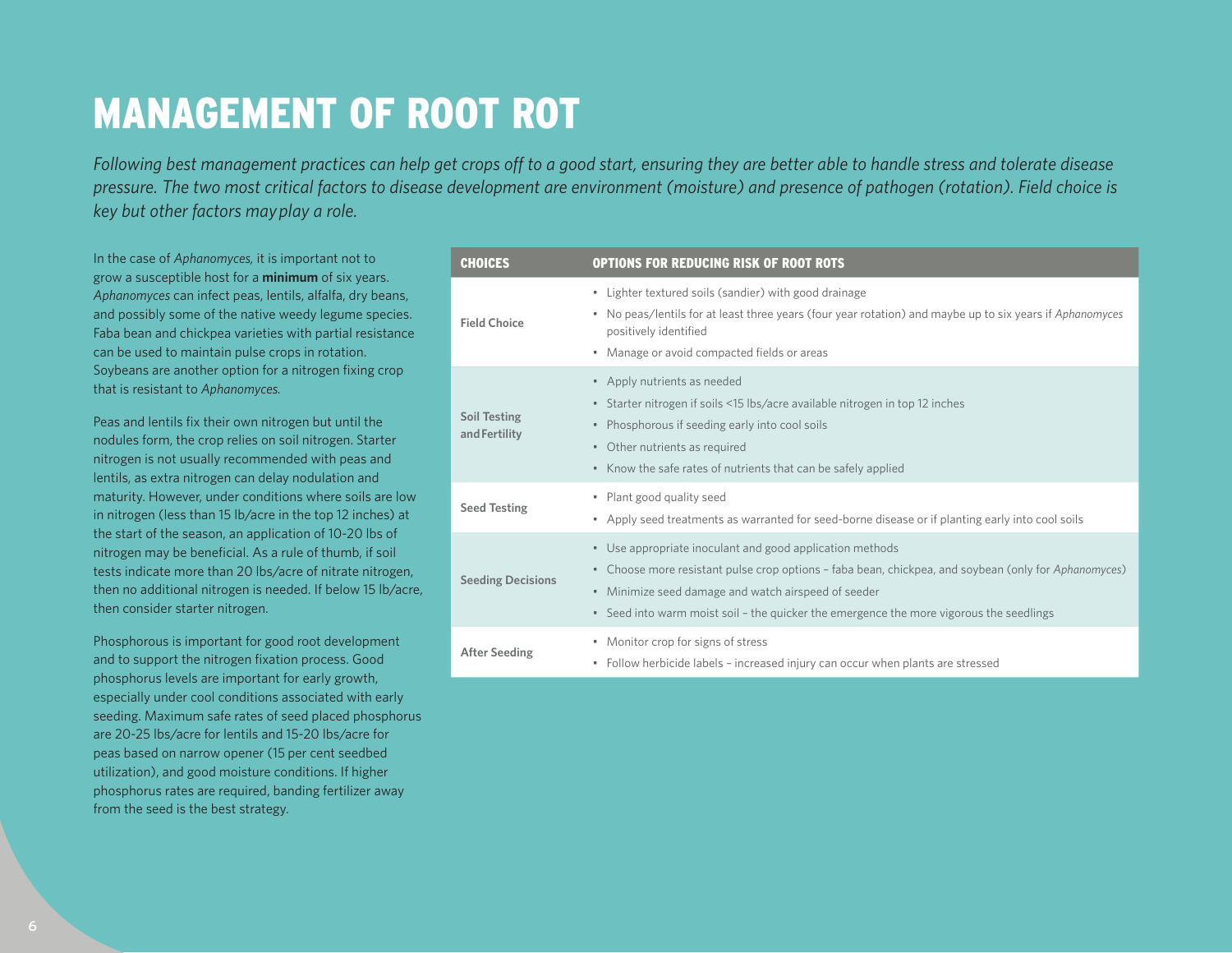### Seed Treatments for Peas and Lentils

Root rot pathogens can be controlled to a certain degree using seed treatments. However, fungicidal effects will only last two to three weeks against early season disease pressure. Making informed decisions before root rot symptoms appear is the best option. Once the seed is in the ground, it is important to monitor plant health by checking above and belowground portions of the plant throughout the season. When determining the economic threshold for utilizing a seed treatment, consider conducting a soil test if the field has a disease history.

| <b>DISEASE (PATHOGEN)</b>                                                                                                                                                                                                                                                                                     | <b>SEED TREATMENTS</b>                                                                                                                                                                                                                                                                                                                                                                                                                                                                                                                                                                                                                                                                                        |
|---------------------------------------------------------------------------------------------------------------------------------------------------------------------------------------------------------------------------------------------------------------------------------------------------------------|---------------------------------------------------------------------------------------------------------------------------------------------------------------------------------------------------------------------------------------------------------------------------------------------------------------------------------------------------------------------------------------------------------------------------------------------------------------------------------------------------------------------------------------------------------------------------------------------------------------------------------------------------------------------------------------------------------------|
| Pythium<br>(seed rot and damping off)<br>• Use seed treatment if field has a history of disease<br>and/or seeding under cool/wet condition                                                                                                                                                                    | • Metalaxyl<br>• Intego <sup>TM</sup> Solo (ethaboxam) <sup>1</sup>                                                                                                                                                                                                                                                                                                                                                                                                                                                                                                                                                                                                                                           |
| Root Rot Complex Including: Botrytis, Fusarium, Pythium,<br>Rhizoctonia solani<br>(Seed rot and seedling blight)<br>• Use seed treatment if levels of botrytis or Fusarium<br>on seed total 10% or more<br>• Use seed treatment if field has a history of disease<br>and/or seeding under cool/wet conditions | • Agrox FL (captan)<br>• Apron <sup>®</sup> Advance (fludoxnil, metalaxyl, thiabendazole)<br>• Apron <sup>®</sup> Maxx RTA/RFC (fludioxonil, metalaxyl)<br>Cruiser Maxx <sup>®</sup> Pulses (thiamethoxam, fludoxonil, metalaxyl)<br>$\bullet$<br>EverGol® Energy (penflufen, prothiconazole, and metalaxyl)<br>$\bullet$<br>Insure <sup>®</sup> Pulse (metalaxyl, fluxapyroxad, pyraclostrobin)<br>$\bullet$<br>Thiram (thiram) <sup>2</sup><br>• Trilex <sup>®</sup> AL (trifloxystrobin, metalaxyl)<br>• Trilex <sup>®</sup> EverGol (penfluxfen, trifloxy strobin, metalaxyl)<br>• Vibrance® Maxx (fludioxonil, metalaxyl, sedaxane)<br>• Vitaflo <sup>®</sup> products (carbathiin, thiram) <sup>3</sup> |
| Aphanomyces                                                                                                                                                                                                                                                                                                   | Intego™ Solo (ethaboxam) <sup>1</sup>                                                                                                                                                                                                                                                                                                                                                                                                                                                                                                                                                                                                                                                                         |

*1 Intego™ Solo is registered for lentil but not registered for pea 2 Thiram is registered for pea but not registered for lentil 3 Includes Vitaflo® 280, Vitaflo® Fungicide, and Vitaflo® SP*

*Always refer to product labels before application. Review the most recent Guide to Crop Protection for more information on seed treatments.*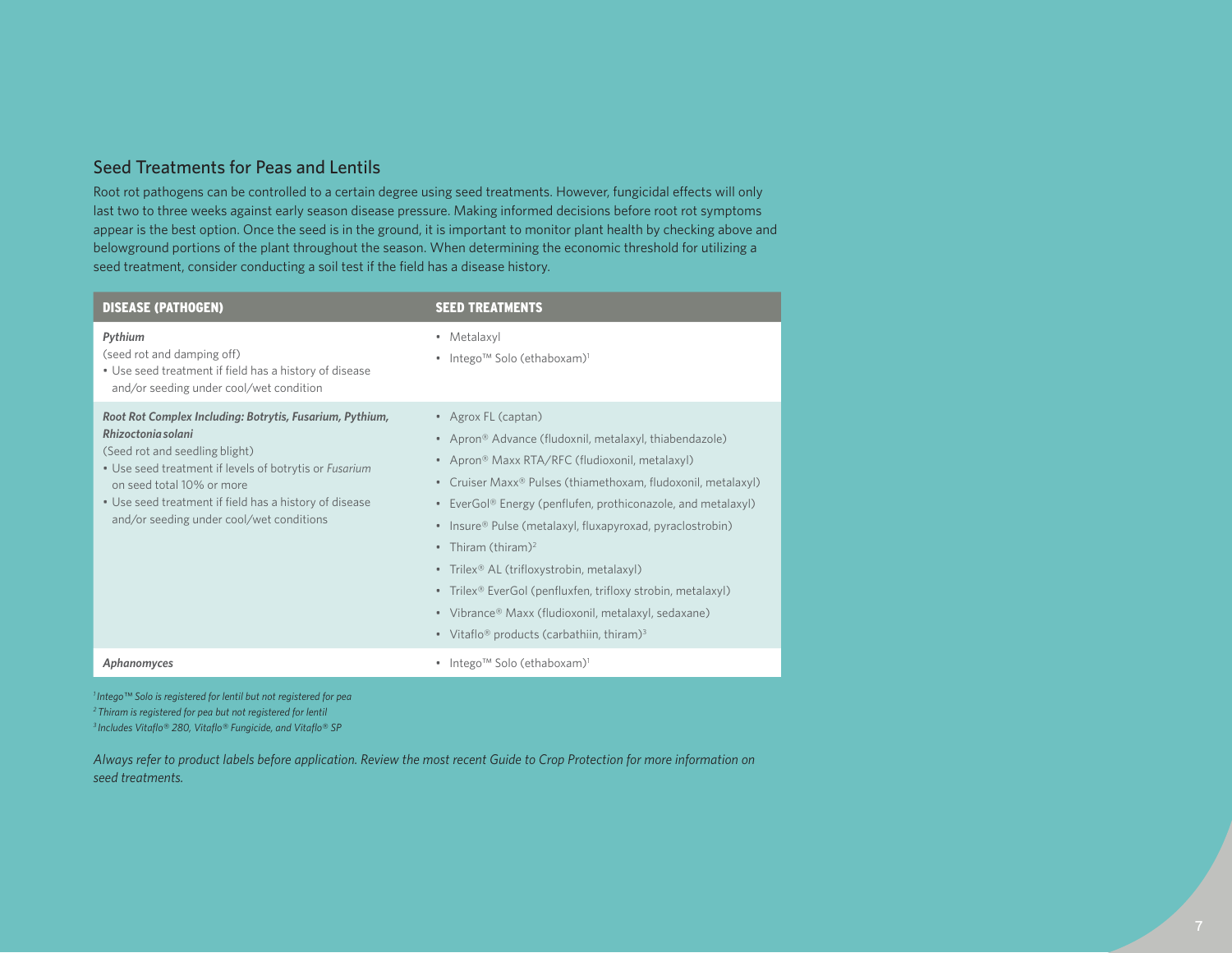# RESEARCH ON ROOT ROT

#### **Developing rapid generation technology involving wild lentil crosses in order to produce** *Aphanomyces***resistant lentil varieties – proof of concept**

S. Banniza, M. Lulsdorf, and B. Vandenberg *Funded by Saskatchewan Pulse Growers (2015-2017)*

• **Objective:** To shorten seed-to-seed life cycle duration of wild species such as *Lens ervoides* that have partial resistance to *Aphanomyces.*

#### **Marker-assisted selection for** *Aphanomyces* **resistance in pea for rapid development of adapted pea varieties with improved** *Aphanomyces* **resistance**

S. Banniza, T. Warkentin, and K. Gali

*Funded by Saskatchewan Pulse Growers (2016-2019)*

• **Objective:** To implement marker-assisted selection for rapid development of resistant pea varieties.

### **Integration of** *Aphanomyces* **resistance screening into rapid generation technology of lentil and pea**

S. Banniza, T. Warkentin, and B. Vandenberg *Funded by Saskatchewan Pulse Growers (2015-2018)*

#### • **Objectives:**

- 1. To identify pathotypes of Saskatchewan *Aphanomyces* isolates.
- 2. To identify germplasm with high *Aphanomyces* resistance through screening under controlled conditions and develop adapted germplasm.
- 3. To develop a screening technique that integrates *Aphanomyces* resistance screening with Rapid Generation Technology for peas and lentils to speed up variety development.

#### **Infectivity model for** *Aphanomyces euteiches* **in Saskatchewan soils**

S. Chatterton and S. Banniza *Funded by Saskatchewan Pulse Growers (2015-2018)* • **Objective:** To determine oospore inoculum levels in the Saskatchewan soil types that cause severe root rot, development of a risk assessment tool for Saskatchewan soils based on DNA quantification of oospore levels in soil, and determine the vertical and horizontal spread of *Aphanomyces* in the soil zone to recommend best soil sampling practices.

#### **Distribution of** *Aphanomyces euteiches* **in pulse and forage crops in Alberta**

S. Chatterton, M. Harding, and R. Bowness *Funded by the Alberta Crop Industry Development Fund and Alberta Pulse Growers (2015-2017)*

• **Objective:** To determine distribution of *Aphanomyces* in pea, lentil, dry bean, faba bean, and alfalfa crops in Alberta.

### **Characterizing the** *Fusarium* **species that affect major crops in Manitoba**

#### F. Daayf

*Funded by Manitoba Pulse and Soybean Growers and Manitoba Wheat and Barley Growers Association (2016-2017)* 

#### **Objectives:**

- 1. To investigate the cross-pathogenicity between the *Fusarium* strains infecting soybean and those infecting wheat, barley, and oats.
- 2. To investigate the competitiveness of *Fusarium* species isolated from both peas/soybeans and cereals.
- 3. To investigate toxin producing potential of the *F. graminearum* isolates from soybean versus those from cereals.
- 4. To investigate genetic diversity of selected *Fusarium* species infecting these crops.

#### **Pea root rot: distribution, genetic variability, resistance, and management**

*Funded by Manitoba Pulse and Soybean Growers, Saskatchewan Pulse Growers, and Agriculture and Agri-Food Canada under the Growing Forward 2 Pulse Science Cluster (2013-2018)*

#### *Sub-activity 1:*

D. McLaren, R. Conner, S.F. Hwang, K.F. Chang, and B. Gossen

**• Objective:** To improve screening for disease resistance in field pea lines based on the identification of the prevalent root rot pathogens in the prairie regions through molecular diagnostic procedures.

#### *Sub-activity 2:*

R. Conner, D. McLaren, S.F. Hwang, K.F. Chang, S. Strelkov and B. Gossen

**• Objective:** Identify new sources of resistance to the prevalent root rot pathogens and develop molecular markers that are closely linked to resistance genes for *Aphanomyces* root rot.

#### *Sub-activity 3:*

- S. Chatterton, D. McLaren, S.F. Hwang, and B. Gossen
- **• Objective:** To develop a risk assessment tool for *Fusarium* root rot by collecting quantitative data using molecular tools on soil and root rot pathogen levels to correlate with root rot severity data.

#### *Sub-activity 4:*

B. Gossen and S. Strelkov

**• Objective:** Conduct and coordinate field surveys and field trials to develop and assess best management practices for new and emerging pea root rot pathogens.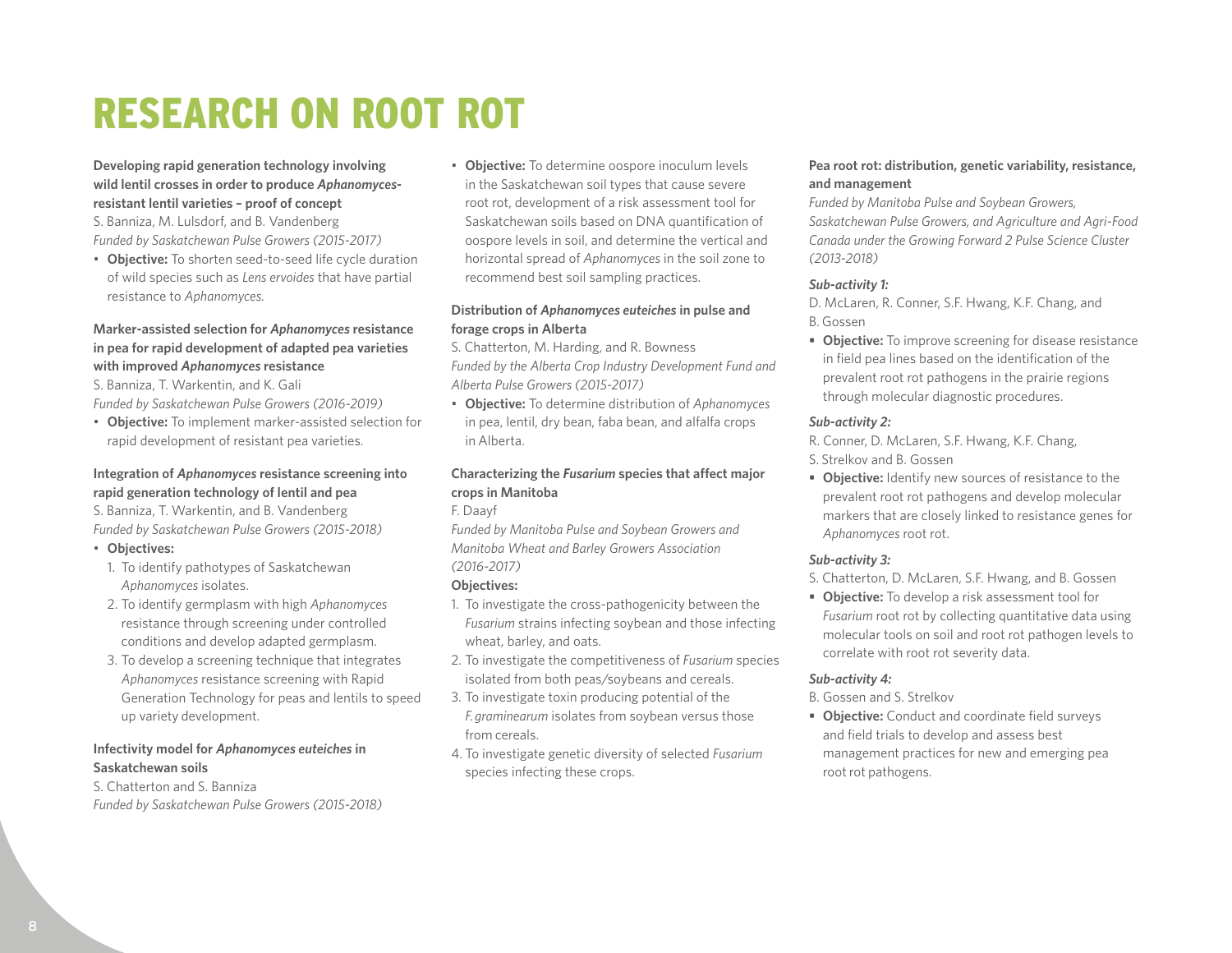#### **Development of an immuno-PCR for the detection of pea root rot causal agent,** *Aphanomyces euteiches* C. Sheedy

*Funded by Alberta Pulse Growers and Western Grains Research Foundation (2016-2018)*

**• Objective:** To develop a sensitive and specific antibody based detection method for *Aphanomyces euteiches.*

#### **Evaluation of beneficial rhizosphere and endorhizosphere microorganisms as bioinoculants for the control of soil-borne root pathogens**

F. Walley and J. Germida *Funded by Saskatchewan Pulse Growers (2015-2017)* To develop microbial inoculants for managing fungal root pathogens in peas.

#### **Cover cropping as part of a rotation strategy to reduce pea root rot**

S. Chatterton, S. Shirtliffe, S. Banniza, F. Larney, L. Hrapovic, R. Bowness, H. de Gooijer, N. Lupwayi, B. Beres, and J. Larsen

*Funded by Alberta Pulse Growers, Saskatchewan Pulse Growers, and Alberta Funding Consortium (2017-2021)*

#### **• Objectives:**

- 1. To evaluate the impact of fall-seeded cover crops in combination with rotation crops on *Aphanomyces* root rot of pea, rotational crop yield, and soil health parameters.
- 2. To determine the rate of decay of *Aphanomyces* and *Fusarium* inoculum under standard rotations in Prairie soils, with and without cover crops, and susceptible hosts.
- 3. To assess whether there are any benefits or detriments of cover crops to canola and winter wheat crops when Brassica or cereals are used as cover crops.